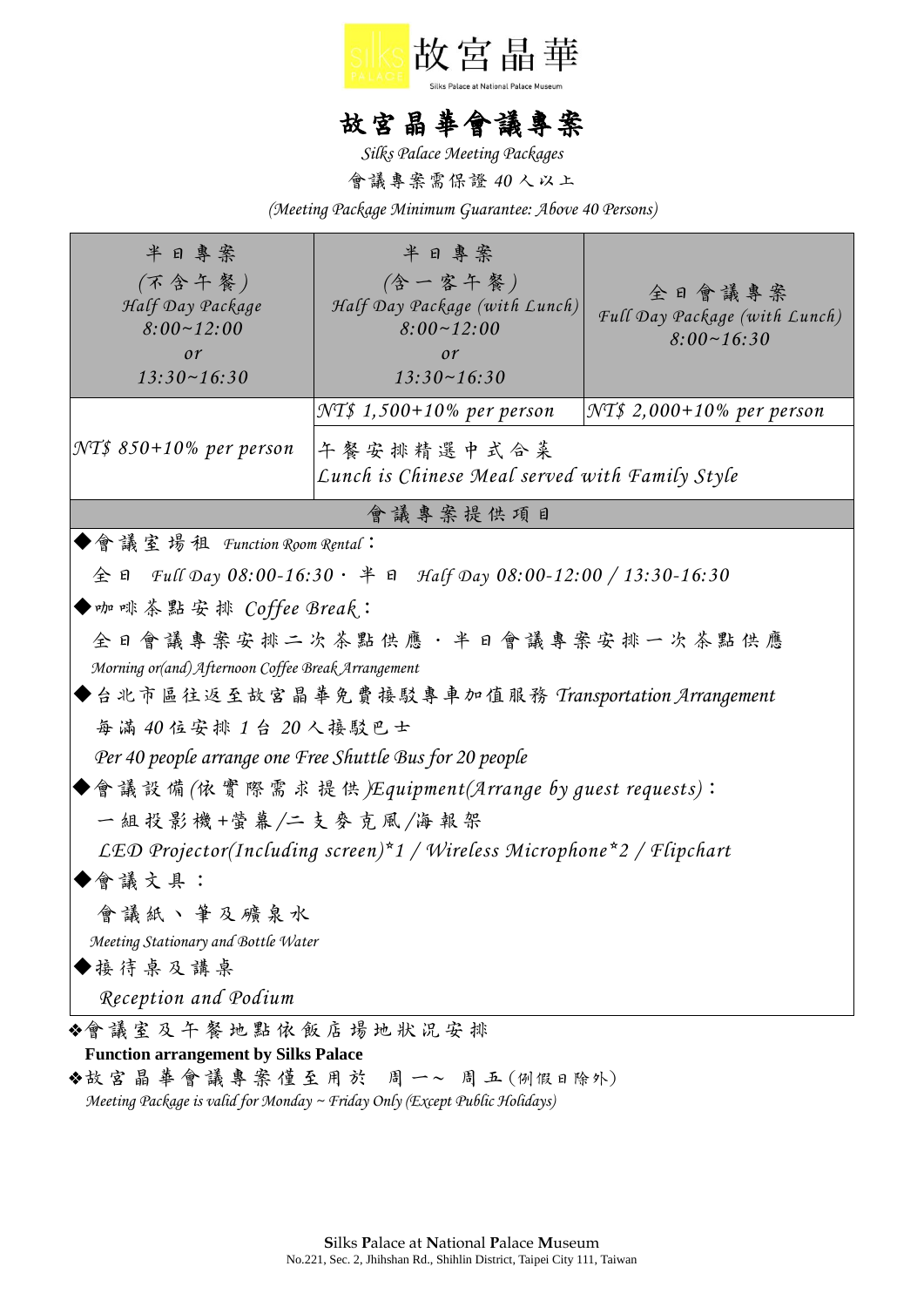

# 大觀會議午膳 – 合菜 *(A)*

*Meeting Package Lunch –Menu (A)*

### 故 宮 燒 味 集

*Assorted Barbecued Meat Platter*

#### XO 醬 爆 雙 脆

*Stir - fried Squid and Chicken with XO Sauce*

#### 鼓汁蒸排 骨

*Steamed Spare Ribs in Black Bean Sauce*

### 明 火 煲 例 湯

*Chef Special Daily Soup*

### 清蒸海上 鮮

*Steamed Fish with Scallions*

### 蒜炒碧綠蓋

*Sautéed Seasonal Vegetables with Garlic*

#### 乾 燒 伊 府 麵

*Fried E-Fu Noodle*

季 節 甜 湯

*Seasonal Dessert*

合 時 鮮 水 果

*Fresh Seasonal Fruit*

\*\*菜單內豬肉及其製品產地:台灣\*\* \*\*若因環境因素而影響食材提供,故宮晶華將保有調整菜色的權利\*\*

> **S**ilks **P**alace at **N**ational **P**alace **M**useum No.221, Sec. 2, Jhihshan Rd., Shihlin District, Taipei City 111, Taiwan